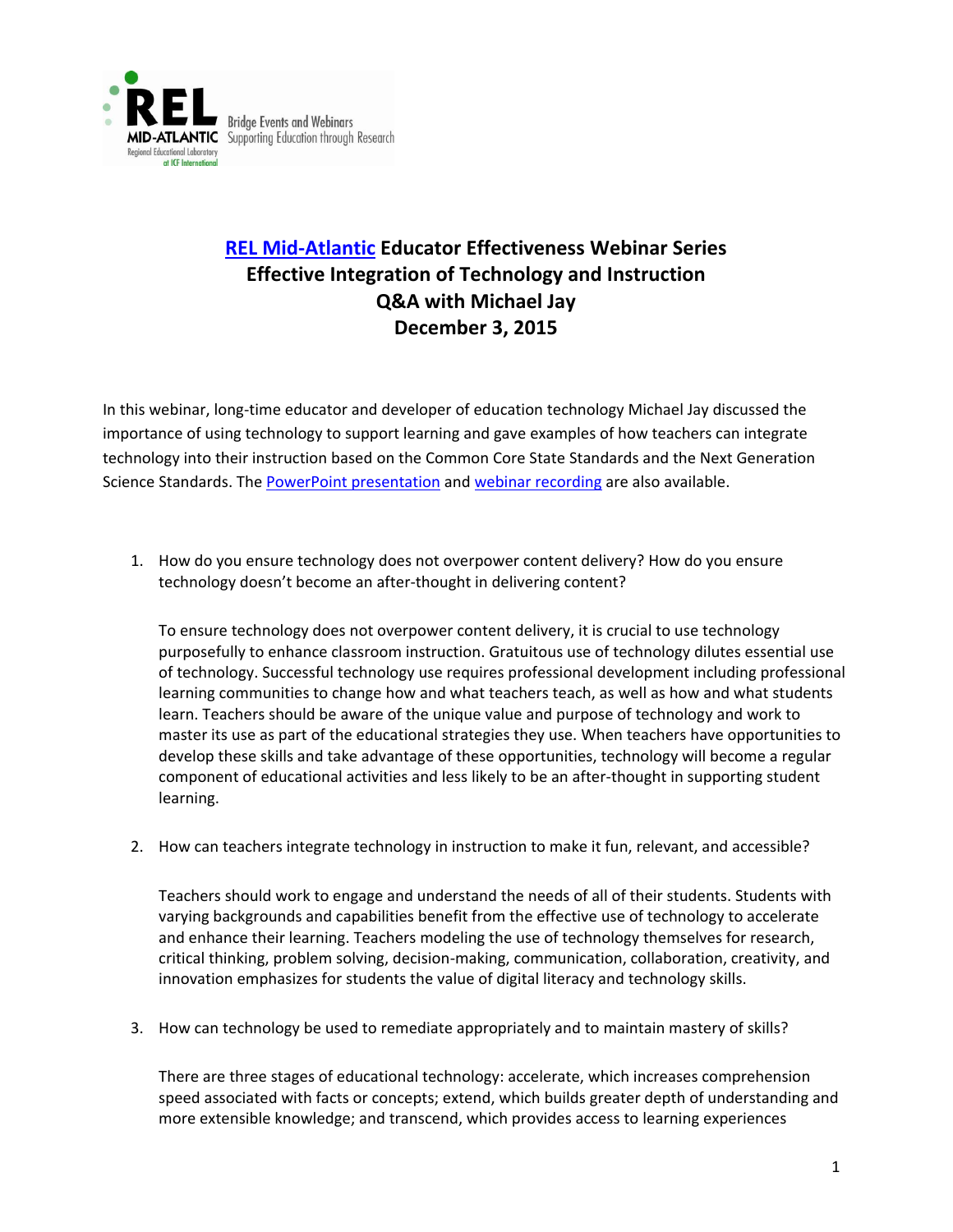

otherwise unavailable. Technology can be used to support students at various levels through teachers' careful consideration of students' needs and precise planning to address those needs with available technology.

4. How can technology be used to support older youth who are behind academically?

Technology gives teachers a unique opportunity to effectively differentiate instruction. Students, especially those struggling to learn certain skills, benefit from the multiple examples and accessible representations of concepts that technology provides. A teacher is able to personalize the learning according to individual student needs. Students benefit from support in reading instruction through text-to-speech, highlighting, underlining, the ability to use a virtual dictionary, and various other supports provided as part of an e-book reader or custom applications. By selecting the right materials and supports for students and implementing them successfully, a teacher can use technology to benefit students at all levels.

5. Which technology works best when one teacher is working alone and the whole school is not adopting the same technology?

Teachers should find and take advantage of professional development opportunities, do independent research, and ask other colleagues (potentially in other schools and districts) for support and suggestions. Teachers can remind their school administration and district-level administration that technology can improve data collection and analysis, as well as boost student achievement, and encourage those making decisions to include technology adaptation and support services in future planning.

6. Which technology is best for increasing parent engagement in a high-poverty school?

Engaging parents in a high-poverty school around the technology infrastructure is important, since it can teach them the value of technology in education and introduce them to ways their child can benefit from technology in the classroom. Educating all stakeholders about the use of school data helps discount the many public misconceptions about school data use. Although not all students have access to this technology in their homes, families can understand the importance of technology in learning and encourage their students to use the technology available.

7. In addition to how teachers teach with technology, how can technology act as a tool for students to use in their own learning? What strategies do you recommend for this approach?

As teachers introduce technology in their classrooms, they can follow a strategy in which they slowly give students increased responsibility for selecting the tools the students think best suit the task they are working on. By empowering students to select their own use of technology, teachers give students the ability to take learning into their own hands and self-select the technology tools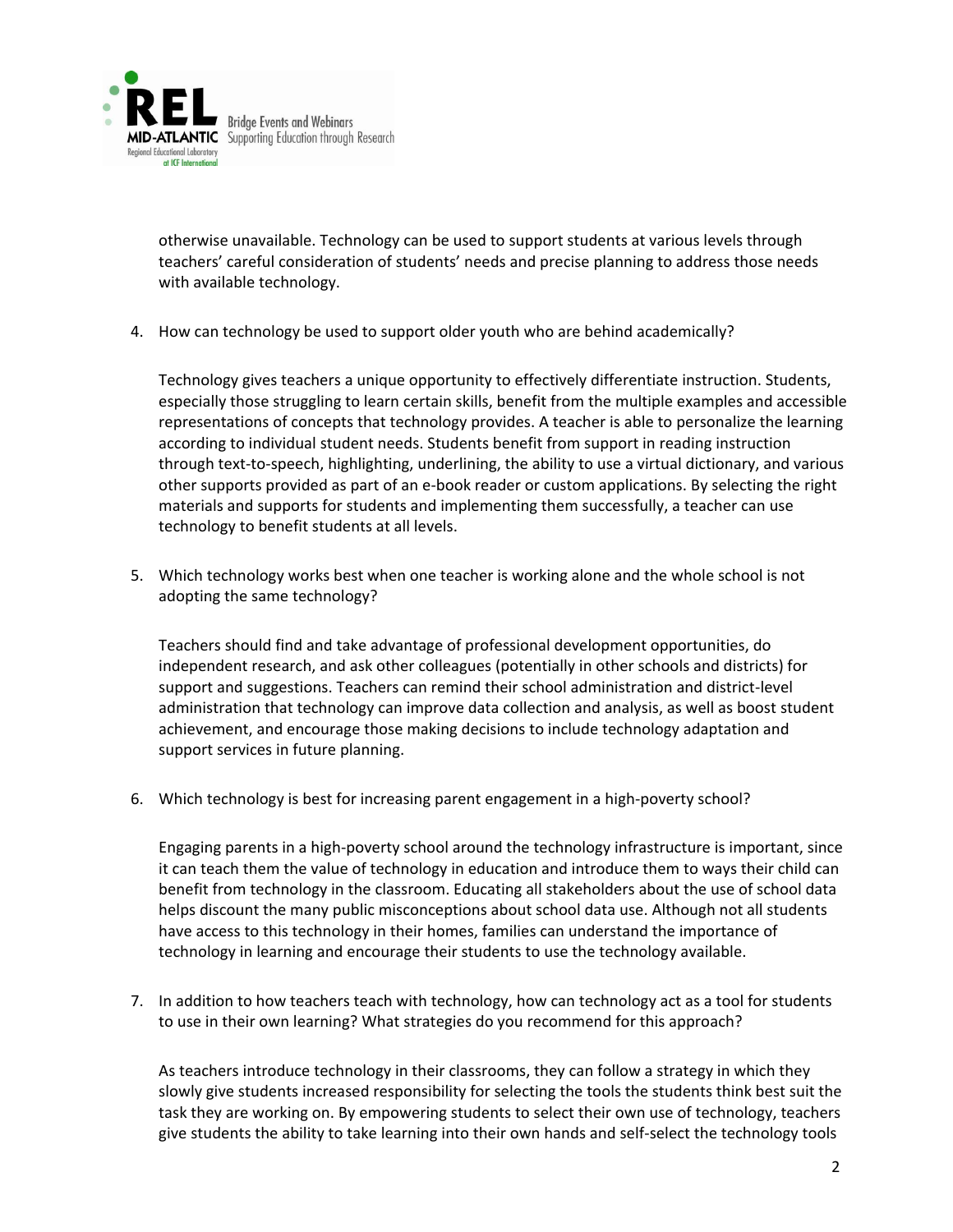

that will support them. It is key that the educator provides guidance to learners to help them realize that the right tool for the right task doesn't always mean a computer.

8. What are the best strategies for integrating technology in the classroom when instructors vary in their technological expertise and confidence?

Teachers can start with more scripted implementation of technology. By implementing a welldocumented and planned out lesson that integrates technology, teachers can then ask colleagues or coaches to observe and work with them to improve the lesson and technology integration. Teachers can increase their use of technology and diversify their technology use as they become more comfortable. They can start by controlling risk and adding technology to lessons and content with which they are familiar and then begin using technology in ways that are less familiar. Part of this process is recognizing that the educator need not be the expert in all things and that students learn best when they are actively engaged.

9. What can you do on a limited budget? What techniques can I use that will go across all the grades?

It may seem a bit antiquated given that one-to-one is all the rage, but there are incredibly effective strategies for the one-computer classroom. David Dockterman of Tom Snyder Productions produced a wonderful book back in 1990 on this very topic, which remains relevant today and is available online. Teachers can also reach out to other teachers and school and district personnel for support and collaboration to find pockets of funds to integrate technology into their classrooms. In many districts over the last few years, funds for instructional technology have been integrated with curriculum funds. Teachers can support each other and share their best techniques and practices with other teachers.

10. Can you give an example of a one-stop meta-warehouse for good technology apps/websites, etc.? What resources do you recommend for overly busy teachers?

For overly busy teachers, I recommend a change in strategy and then resources. As educators, we tend to feel that we need to "do it all" in service of our students. Learning strategies that support student collaboration and creating a community of learners who are passionate about their learning can free the teacher to do what is best for their students—prepare rich learning opportunities. For example, why not let students create their own quizzes and score those together? Those students will learn much more through that process and be more invested, while the teacher is freed from the position of knowledge mediator. You can spend the time you save learning how to use a new instructional resource. As for educational resource registries, several states have their own versions of the Learning Registry, an effort supported by the U.S. Department of Education. To view the growing set of educational resources, see: [http://learningregistry.org/educators/.](http://learningregistry.org/educators/)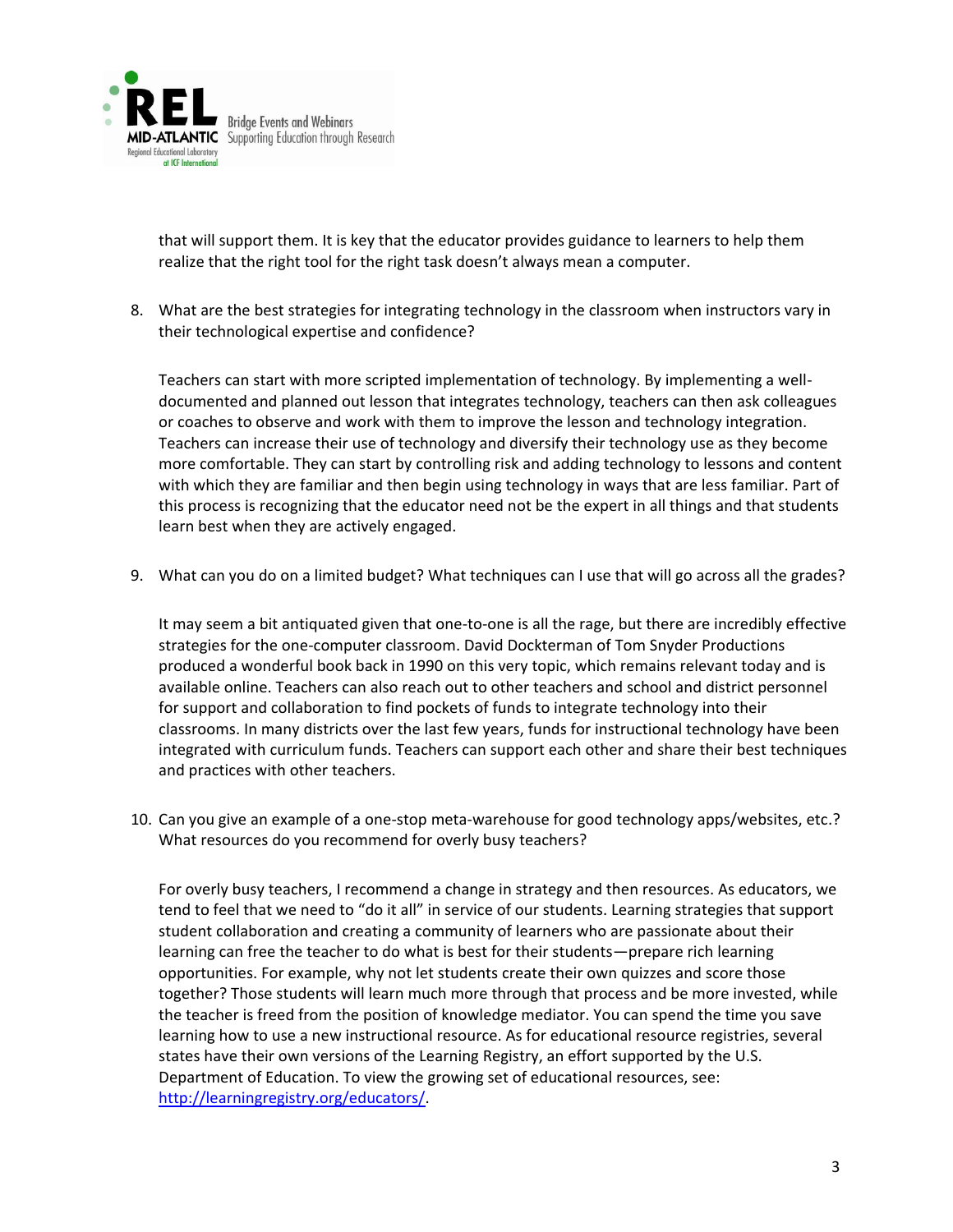

11. What are some research-qualified, pedagogically sound, technology-enabled teaching strategies?

There are many potential responses to this question. In addition, solutions that are pedagogically sound increasingly incorporate multiple strategies and multiple media. The International Society for Technology in Education produces several different journals and books that address how to make the most of technology as part of teaching and learning. The National Education Technology Standards provide an excellent framework for the use of technology and digital media. Other standards infer the use of technology based on pedagogical demands and include the use of models, collaboration, construct of artifacts, research and the use of media, and understanding perspectives and cultures.

12. As technology is integrated into curriculum and instruction, how can we educate families and parents on the digital literacy component of 21st century learning to support their children's academic achievement?

Although families may not have access at home to all of the technologies used in the classroom, it is important for schools to include families and educate them about how technologies are used in the classroom and how they can further enhance learning at home. Families should be included in the conversation about digital literacy and academic achievement so that they understand their students' learning and technology use. It is important that they recognize that use of technology is an essential skill to be integrated into how their children study and solve problems. Invite parents to after school sessions where they can experience what their children are doing and, even better, invite your students to join them and show their parents how they are learning. It is not unusual for parents to think that their children should not use a computer until they have completed their homework. Help parents understand how technology is being integrated into learning and how best to engage with their child when using technology.

13. How can school policies regarding student-owned devices aid in effective technology integration?

Administrators and teachers can work with students' families to better understand students' needs and create policies that work for parents, educators, and students for the use of personal devices. A combination of student-owned devices and school-owned devices can create a compelling, technology-rich learning environment as long as there is open discussion to address equity and access, appropriate use of email and the internet, and care and theft of devices. Being proactive in addressing policies, strategies, and expected behavior related to these issues can make for a rich and rewarding learning environment for all students.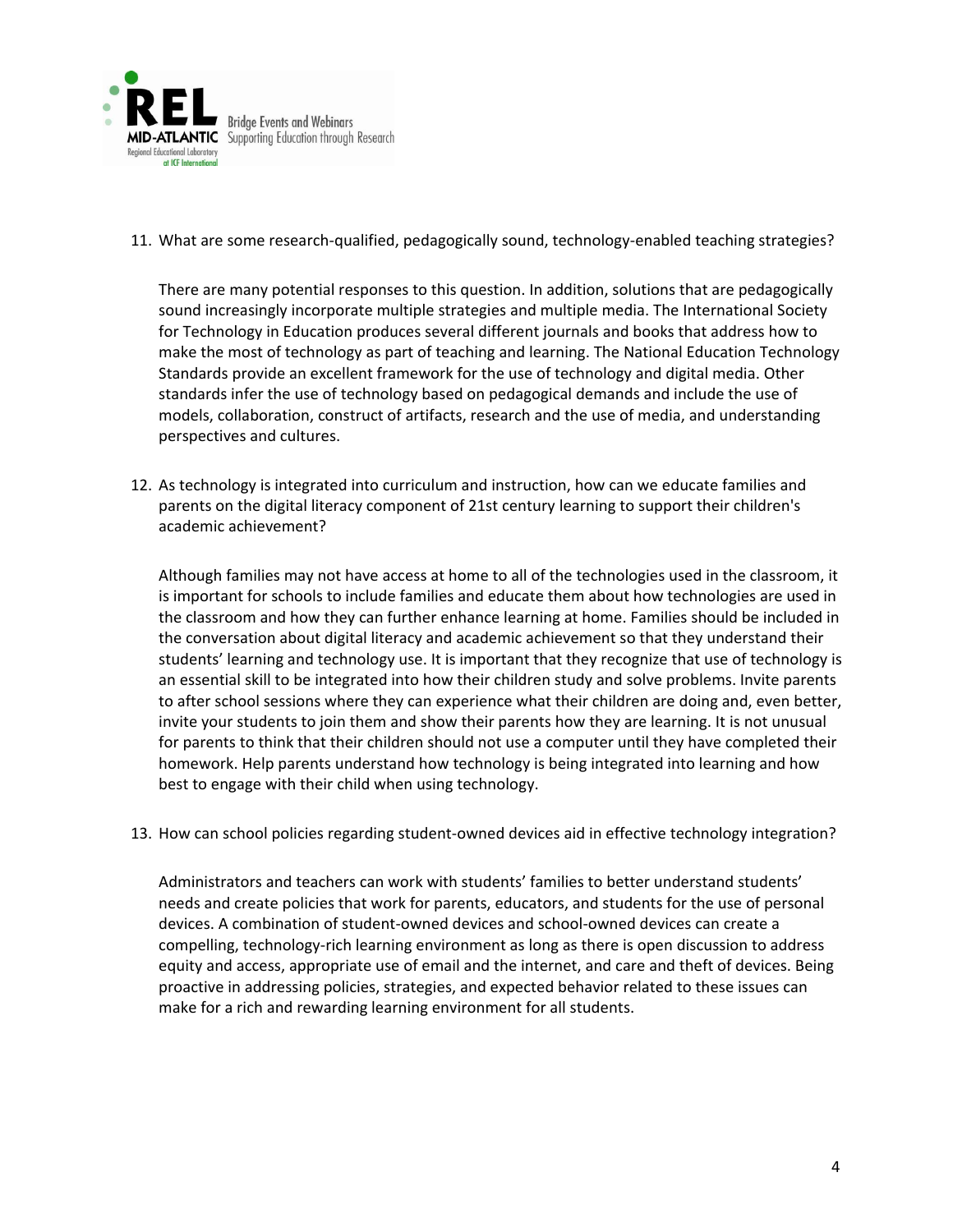

14. How can I best utilize technology during the face-to-face time I have to instruct all six grades in all four subjects (language arts, math, science, and social studies) in a cyber program?

The use of technology in classrooms allows for more effective differentiated instruction and scaffolding techniques that may otherwise not be available. Look for interdisciplinary activities where students can engage with content and processes from all four disciplines. Application of a "jigsaw" strategy, where students of different ages and capabilities collaborate in researching and sharing knowledge to generate new understanding of a topic, can be compelling for all learners involved. With careful educator guidance, older and more advanced students can remain challenged, even as younger learners remain more focused on gathering essential information. Using technology to facilitate collaboration and sharing of information often results in greater depth of understanding by all learners. There is rich literature on creating a community of learners, particularly as related to the use of technology as a tool to support this learning.

15. What are the limitations of technology in education? What nontechnical aspects need to be present in a classroom in order for the technology to be most effective?

Technology can be an important part of instructional content and classroom management. However, technology does not take the place of kinesthetic activities or students engaging one on one with a teacher or other students or even working in groups of varying sizes. Hands-on experiences with science experiments, cooking, building with one's hands, and other such activities can benefit from technology, but the technology does not replace the first-hand experience. Technology accompanies and supports quality education. Teachers should receive training and development so that they are comfortable using technology to augment or extend existing experiences. Of course, when students have special physical needs, the technology can make available experiences that they might otherwise be denied.

16. What are some technology programs that support English language learners (ELLs)?

It is important to keep in mind that students come to school from different backgrounds and with different experiences. For ELLs, teachers can support students by building vocabulary and reviewing content-specific words. Pair and group work benefits English learners, and connecting families with technological resources also supports student learning. Modeling tasks and ensuring that technology use is goal-aligned and meaningful are helpful for students. There are several different programs that explicitly address ELLs and far more that offer strategies by which the programs can be made better suited to address the needs of ELLs. Several active online ELL communities discuss uses of technology in support of the students they serve. I suggest that you lurk there to gather tips or, better yet, get involved in the discussions.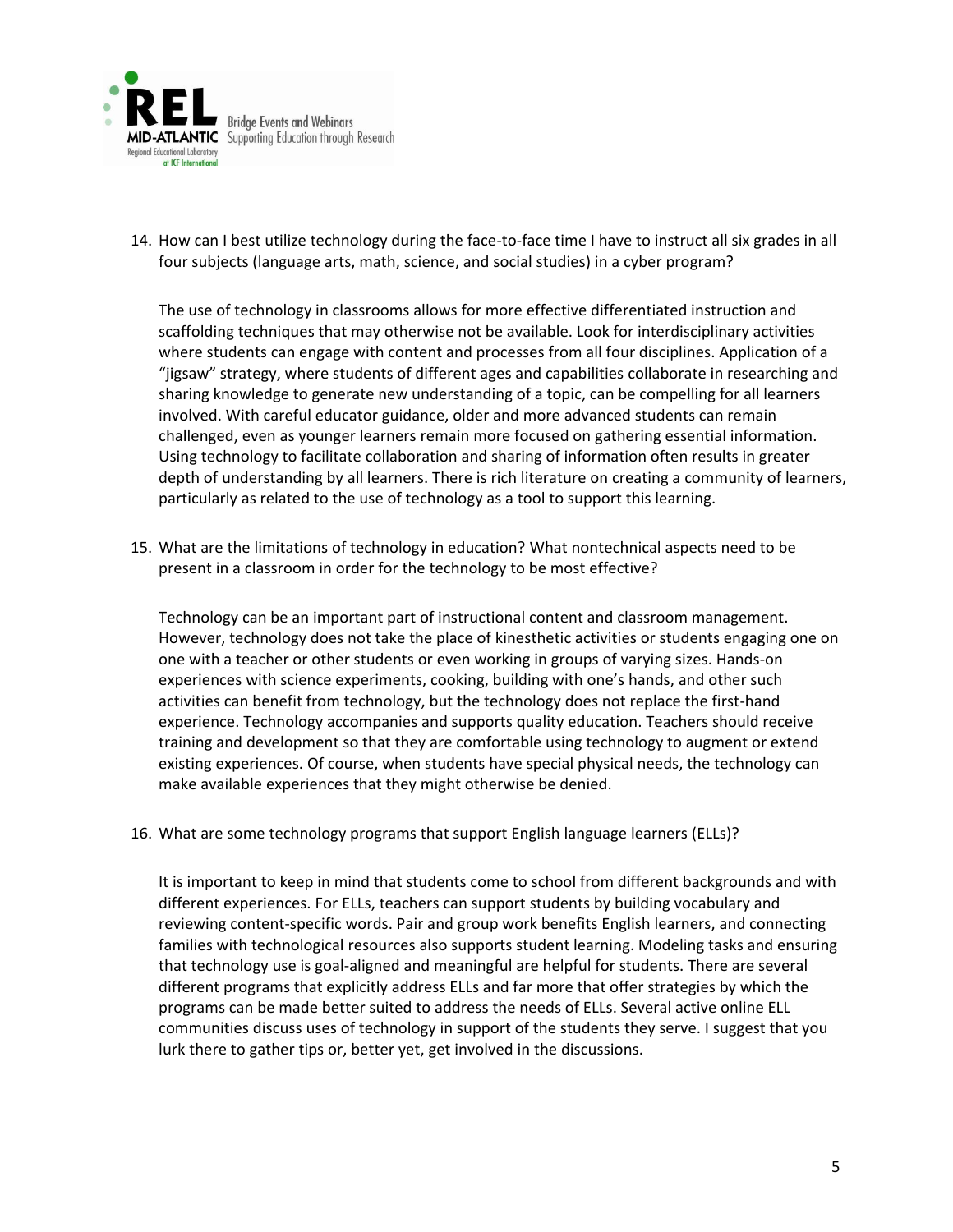

17. How will the use of technology make the topics I am teaching more relatable to my students?

Technology gives students the opportunity to connect what they learn in the classroom with the real world. These connections allow learning to move outside of the classroom and into students' everyday lives. Madeline Hunter suggested that educators reach closure at the end of a lesson. I think it is far more compelling for students to engage with what they are learning in their nonschool lives, and technology can go a long way to facilitate that. Young people naturally communicate via several online environments. Teachers can leverage that to both draw examples and experiences from nonschool life and carry lessons outside the school to help students create more relevant and coherent knowledge.

18. How effective is the use of technology for students with special needs?

Teachers must know their students' needs and what resources are available to determine how technology can best benefit that student. Teachers can call on specialists who are aware of the wide variety of tools and technologies available to support unique learning requirements. Many mainstream computer operating systems and e-book readers have robust tools built in (no additional cost) that make digital educational resources more accessible to a wide variety of students who have special requirements. Students and parents grappling with print disabilities should be introduced to Bookshare [\(www.bookshare.org\)](http://www.bookshare.org/). They can access a rich library of educational assets in a format that many different technologies, some built right into readers and browsers, can use to make these resources more readily available. The effectiveness of these tools lies in their ability to level the playing field and provide these students access to educational resources in a form they can read. The effectiveness of these resources depends on the student's need.

19. How does technology relate to blended learning?

Blended learning refers to learning in which multiple media types and learner-centered educational strategies are employed to support learning. Technology is a key ingredient in creating a learning experience that pleases the palette of each learner. Technology allows skilled educators to manage far more variations than they might otherwise be able to handle. Learners can work alone or with others to solve problems, discuss a book, research a topic, view a video, and most important, they can get more quality time with the teacher in areas where they need assistance. While some of this was possible before technology was available, technology makes it easier to create and manage this sort of environment. This model has changed learner and parent expectations as to the role of the teacher and increased learner autonomy, making technology essential to future teaching and learning.